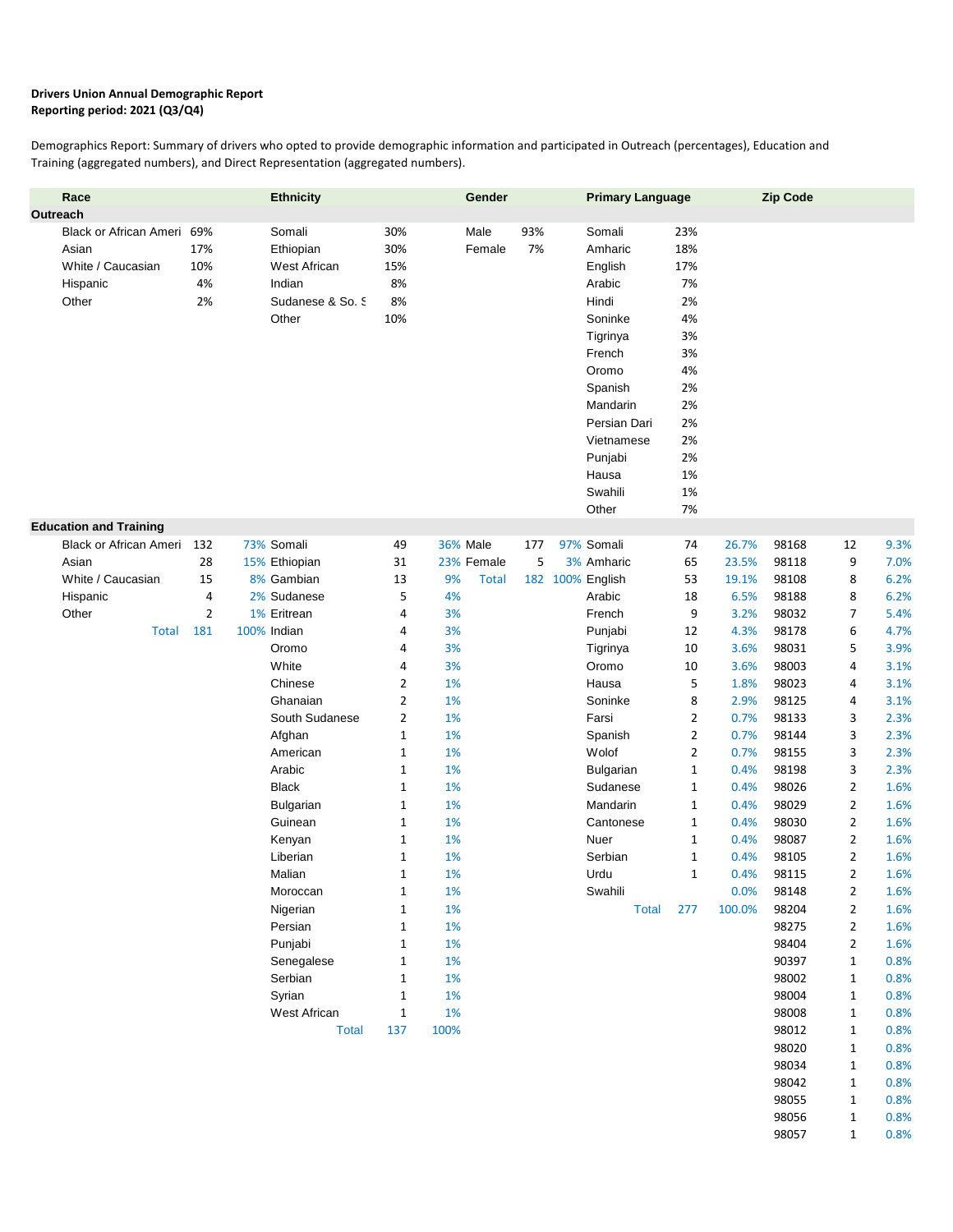| 98058  | 1    | 0.8%     |
|--------|------|----------|
| 98092  | 1    | 0.8%     |
| 98104  | 1    | 0.8%     |
| 98106  | 1    | 0.8%     |
| 98107  | 1    | 0.8%     |
| 98109  | 1    | 0.8%     |
| 98117  | 1    | 0.8%     |
| 98126  | 1    | 0.8%     |
| 98128  | 1    | 0.8%     |
| 98146  | 1    | 0.8%     |
| 98177  | 1    | 0.8%     |
| 98208  | 1    | 0.8%     |
| 98229  | 1    | 0.8%     |
| 98374  | 1    | 0.8%     |
| 98375  | 1    | 0.8%     |
| 98387  | 1    | 0.8%     |
| 98403  | 1    | 0.8%     |
| 98444  | 1    | 0.8%     |
| 99357  | 1    | $0.8\%$  |
| $T0+0$ | 1 ገቢ | 1 በበ በ0/ |

|                               |     |                  |                |                      |                  |                  |                |       | <b>Total</b> | 129            | 100.0% |
|-------------------------------|-----|------------------|----------------|----------------------|------------------|------------------|----------------|-------|--------------|----------------|--------|
| <b>Direct Representation</b>  |     |                  |                |                      |                  |                  |                |       |              |                |        |
| <b>Black or African Ameri</b> | 249 | 68% Ethiopian    | 78             | 23.6% Male           | 344              | 93% Somali       | 74             | 20.8% | 98188        | 33             | 10.9%  |
| Asian                         | 64  | 18% Somali       | 74             | 22.4% Female         | 27               | 7% Amharic       | 62             | 17.4% | 98168        | 21             | 7.0%   |
| White / Caucasian             | 33  | 9% Gambian       | 19             | 5.8%<br><b>Total</b> | 371 100% English |                  | 61             | 17.1% | 98198        | 19             | 6.3%   |
| Hispanic                      | 12  | 3% Indian        | 15             | 4.5%                 |                  | Arabic           | 27             | 7.6%  | 98118        | 18             | 6.0%   |
| Other                         | 6   | 2% Sudanese      | 10             | 3.0%                 |                  | Oromo            | 13             | 3.7%  | 98178        | 17             | 5.6%   |
| <b>Total</b>                  | 364 | 100% Afghan      | 9              | 2.7%                 |                  | Soninke          | 13             | 3.7%  | 98125        | 11             | 3.6%   |
|                               |     | Caucasian        | 8              | 2.4%                 |                  | Punjabi          | 12             | 3.4%  | 98144        | 10             | 3.3%   |
|                               |     | Chinese          | $\overline{7}$ | 2.1%                 |                  | Tigrinya         | 11             | 3.1%  | 98003        | 9              | 3.0%   |
|                               |     | Guinean          | 7              | 2.1%                 |                  | French           | 9              | 2.5%  | 98032        | 9              | 3.0%   |
|                               |     | Eritrean         | 6              | 1.8%                 |                  | Spanish          | 8              | 2.2%  | 98133        | 9              | 3.0%   |
|                               |     | Kenyan           | 6              | 1.8%                 |                  | Mandarin         | 6              | 1.7%  | 98204        | 7              | 2.3%   |
|                               |     | White            | 6              | 1.8%                 |                  | Hausa            | 5              | 1.4%  | 98031        | 6              | 2.0%   |
|                               |     | Arabic           | 5              | 1.5%                 |                  | Hindi            | 5              | 1.4%  | 98042        | 5              | 1.7%   |
|                               |     | Latino           | 5              | 1.5%                 |                  | Persian Dari     | 5              | 1.4%  | 98055        | 5              | 1.7%   |
|                               |     | Vietnamese       | 5              | 1.5%                 |                  | Swahili          | 5              | 1.4%  | 98108        | 5              | 1.7%   |
|                               |     | American         | 4              | 1.2%                 |                  | Vietnamese       | 5              | 1.4%  | 98155        | 5              | 1.7%   |
|                               |     | Ghanian          | 4              | 1.2%                 |                  | Farsi            | 3              | 0.8%  | 98036        | 4              | 1.3%   |
|                               |     | Liberian         | 4              | 1.2%                 |                  | Sudanese         | 3              | 0.8%  | 98037        | 4              | 1.3%   |
|                               |     | Punjabi          | 4              | 1.2%                 |                  | Fula             | $\overline{2}$ | 0.6%  | 98058        | 4              | 1.3%   |
|                               |     | <b>Black</b>     | 3              | 0.9%                 |                  | Mandingo         | $\overline{2}$ | 0.6%  | 98146        | 4              | 1.3%   |
|                               |     | Congolese        | 3              | 0.9%                 |                  | Mandinke         | $\overline{2}$ | 0.6%  | 98148        | 4              | 1.3%   |
|                               |     | Malian           | 3              | 0.9%                 |                  | Twi              | $\overline{2}$ | 0.6%  | 99043        | 4              | 1.3%   |
|                               |     | Palestinian      | 3              | 0.9%                 |                  | Urdu             | $\overline{2}$ | 0.6%  | 98002        | 3              | 1.0%   |
|                               |     | South Sudanese   | 3              | 0.9%                 |                  | Armanian         | $\mathbf{1}$   | 0.3%  | 98012        | 3              | 1.0%   |
|                               |     | African American | $\overline{2}$ | 0.6%                 |                  | <b>Bulgarian</b> | $\mathbf{1}$   | 0.3%  | 98030        | 3              | 1.0%   |
|                               |     | <b>Burkinabe</b> | $\overline{2}$ | 0.6%                 |                  | Cantonese        | $\mathbf 1$    | 0.3%  | 98087        | 3              | 1.0%   |
|                               |     | Hindi            | $\overline{2}$ | 0.6%                 |                  | Creole           | $\mathbf{1}$   | 0.3%  | 98092        | 3              | 1.0%   |
|                               |     | Iranian          | $\overline{2}$ | 0.6%                 |                  | lgbo             | $\mathbf{1}$   | 0.3%  | 98106        | 3              | 1.0%   |
|                               |     | Mexican          | $\overline{2}$ | 0.6%                 |                  | Indonesian       | $\mathbf{1}$   | 0.3%  | 98115        | 3              | 1.0%   |
|                               |     | Moroccan         | $\overline{2}$ | 0.6%                 |                  | Korean           | $\mathbf{1}$   | 0.3%  | 98208        | 3              | 1.0%   |
|                               |     | Nigerian         | $\overline{2}$ | 0.6%                 |                  | Nuer             | $\mathbf{1}$   | 0.3%  | 98404        | 3              | 1.0%   |
|                               |     | Oromo            | $\overline{2}$ | 0.6%                 |                  | Pashto           | $1\,$          | 0.3%  | 98424        | 3              | 1.0%   |
|                               |     | Pakistani        | $\overline{2}$ | 0.6%                 |                  | Portuguese       | $\mathbf{1}$   | 0.3%  | 98007        | 2              | 0.7%   |
|                               |     | <b>Bulgarian</b> | 1              | 0.3%                 |                  | Serbian          | $\mathbf{1}$   | 0.3%  | 98008        | 2              | 0.7%   |
|                               |     | Chad             | 1              | 0.3%                 |                  | Sokri            | $\mathbf{1}$   | 0.3%  | 98018        | 2              | 0.7%   |
|                               |     | Egyptian         | $\mathbf{1}$   | 0.3%                 |                  | Tagalog          | $\mathbf{1}$   | 0.3%  | 98023        | 2              | 0.7%   |
|                               |     | Farsi            | $\mathbf{1}$   | 0.3%                 |                  | Tamil            | $\mathbf{1}$   | 0.3%  | 98026        | $\overline{2}$ | 0.7%   |

Haitian 1 0.3% Tibetan 1 0.3% 98034 2 0.7% Hispanic 1 0.3% Ukranian 1 0.3% 98038 2 0.7% Indonesian 1 0.3% Wolof 1 0.3% 98056 2 0.7%